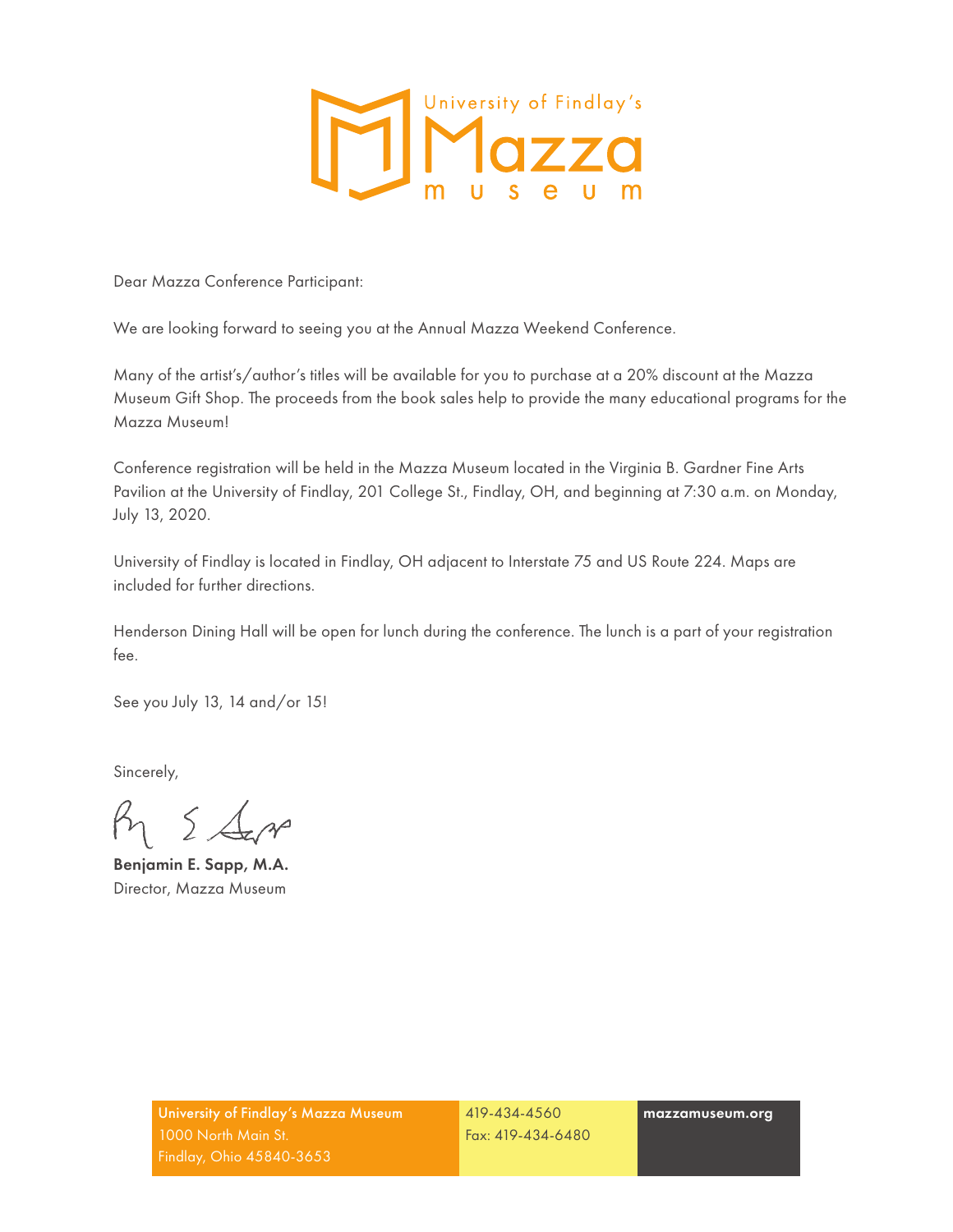University of Findlay's Mazza Museum

# 2020 Summer Conference Schedule

# Monday, July 13

| $7:45 - 8:25$ a.m.         | <b>Continental Breakfast</b> |
|----------------------------|------------------------------|
| $8:30 - 9$ a.m.            | Announcements/Door Prizes    |
| $9 - 10$ a.m.              | <b>Javaka Steptoe</b>        |
| $10 - 10:15$ a.m.          | <b>Break</b>                 |
| $10:15 - 11:15$ a.m.       | Kathryn Otoshi               |
| $11:15$ a.m. $-12:15$ p.m. | <b>Breakout Sessions</b>     |
| $12:15 - 12:45$ p.m.       | Lunch                        |
| $12:45 - 1:45$ pm          | Autographing                 |
| $1:45 - 2:30$ p.m.         | <b>Breakout Sessions</b>     |
| $2:45$ p.m.                | Announcements/Door Prizes    |
| $3 - 4 p.m.$               | <b>Matt Myers</b>            |
| $4 - 5:15$ pm              | Autographing                 |

# Tuesday, July 14

| $7:45 - 8:25$ a.m.         | <b>Continental Breakfast</b> |
|----------------------------|------------------------------|
| $8:30 - 9$ a.m.            | Announcements/ Door Prizes   |
| $9 - 10$ a.m.              | <b>Carmen Agra Deedy</b>     |
| $10 - 10:15$ a.m.          | <b>Break</b>                 |
| $10:15 - 11:15$ a.m.       | <b>Don Tate</b>              |
| $11:15$ a.m. $-12:15$ p.m. | <b>Breakout Sessions</b>     |
| $12:15 - 12:45$ p.m.       | Lunch                        |
| $12:45 - 1:45$ pm          | Autographing                 |
| $1:45 - 2:30$ p.m.         | <b>Breakout Sessions</b>     |
| $2:45$ p.m.                | Announcements/ Door Prizes   |
| $3 - 4$ p.m.               | <b>Joyce Wan</b>             |
| $4 - 5:15$ pm              | Autographing                 |

# Wednesday, July 15

| $7:45 - 8:25$ a.m.        | <b>Continental Breakfast</b> |
|---------------------------|------------------------------|
| $8:30 - 9$ a.m.           | Announcements/Door Prizes    |
| $9 - 10$ a.m.             | <b>T.L. McBeth</b>           |
| $10 - 10:15$ a.m.         | <b>Break</b>                 |
| $10:15 - 11:15$ a.m.      | <b>Il Sung Na</b>            |
| $11:15$ a.m. - 12:15 p.m. | <b>Breakout Sessions</b>     |
| 12:15 - 12:45 p.m.        | Lunch                        |
| $12:45 - 1:45$ pm         | Autographing                 |
| $1:45 - 2:30$ p.m.        | <b>Breakout Sessions</b>     |
| $2:45$ p.m.               | Announcements/Door Prizes    |
| $3 - 4 p.m.$              | <b>Jacob Grant</b>           |
| $4 - 5:15$ pm             | Autographing                 |